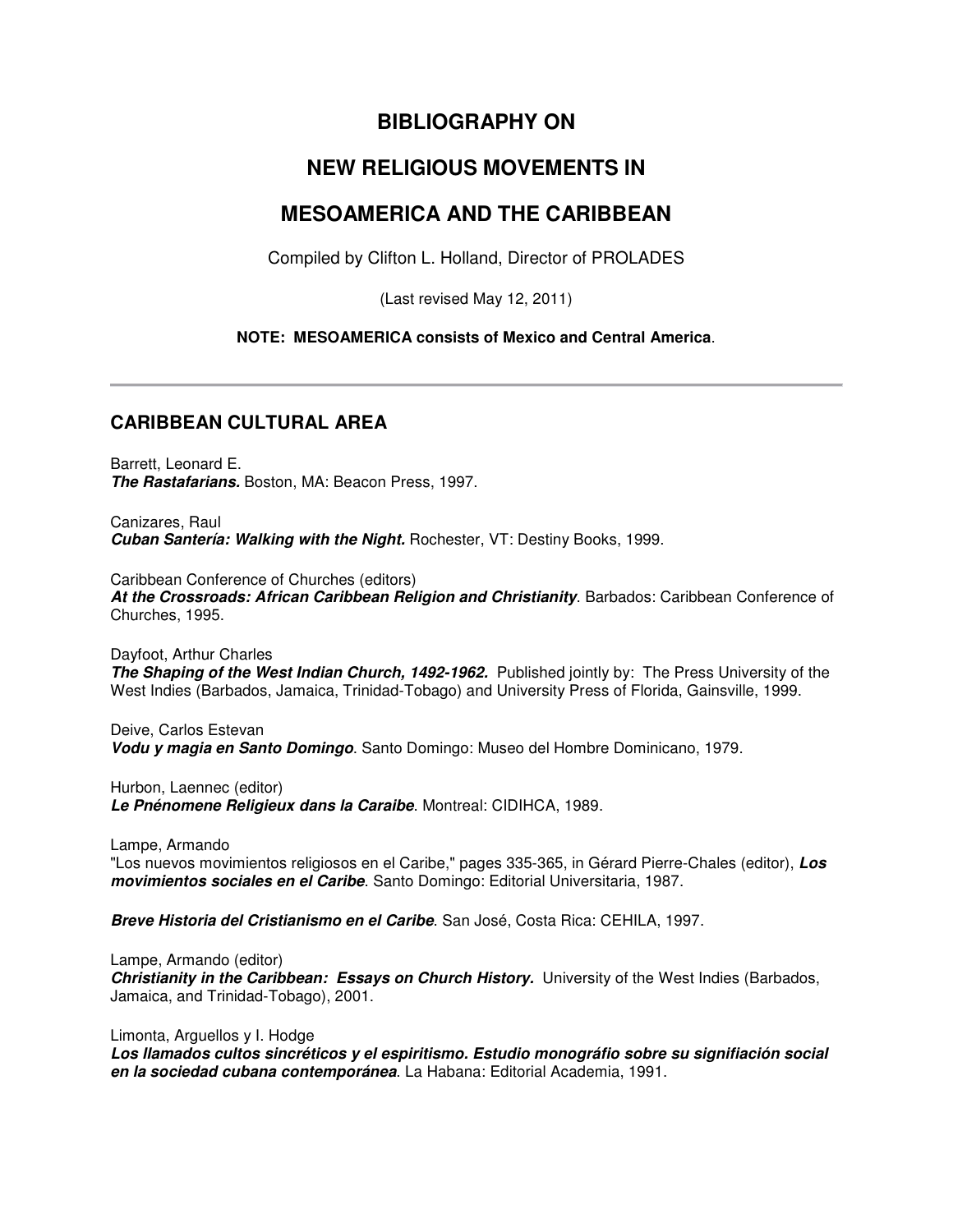Matibag, Eugenio **Afro-Cuban Religious Experience: Cultural Reflections in Narrative.** Gainsville, Florida: The University Press of Florida, 1996.

Murphy, Joseph M. **Santería: An African Religion in America.** Bronx, New York: Original Publications, Div. Jamil Products Corporation, 1989.

Olmos, Margarite Fenández and Lizabeth Paravisini-Gebert (editors) **Sacred Possessions: Vodou, Santería, Obeah, and the Caribbean.** New Brunswick, NJ: Rutgers University Press, 1997.

Simpson, G.E. **The Religious Cults of the Caribbean: Trinidad, Jamaica and Haiti**. San Juan: Institute of Caribbean Studies, 1970.

Thomas-Hope, E. (editor) **Afro-Caribbean religions**. London, publisher? , 1980

## **CENTRAL AMERICAN REGION**

Gómez V., Jorge I. **El Crecimiento y la Deserción en la Iglesia Evangélica Costarricense**. San José, Costa Rica: Publicaciones IINDEF, 1996.

Holland, Clifton L.

"Hacia una clasificación de iglesias por familias denominacionales del movimiento protestante en Costa Rica," versión revisada del 2 de diciembre de 1996, informe de investigaciones sobre el camino (research-in-progress reports). San José, Costa Rica: PROLADES, 1996.

Holland, Clifton L. (editor) **World Christianity: Central America and the Caribbean**. Monrovia, CA: MARC Publications, 1981.

López, Marlo René **Historia y misión del protestantismo hondureño.** San José, Costa Rica: Varitec, 1993.

Martínez, Abelino **Las Sectas en Nicaragua: Oferta y Demanda de Salvación.** San José, Costa Rica: Editorial DEI, 1989.

Nelson, Wilton M. **Historia del protestantismo en Costa Rica.** San José, Costa Rica: Publicaciones IINDEF, 1983. **El protestantismo en Centro América.** Miami: Editorial Caribe, 1982.

Schafer, Heinrich **Protestantismo y crisis social en América Central**. San José, Costa Rica: Editorial DEI, 1992.

Valverde, Jaime

**Las Sectas en Costa Rica: Pentecostalismo y Conflicto Social.** San José, Costa Rica: Editorial DEI, 1990.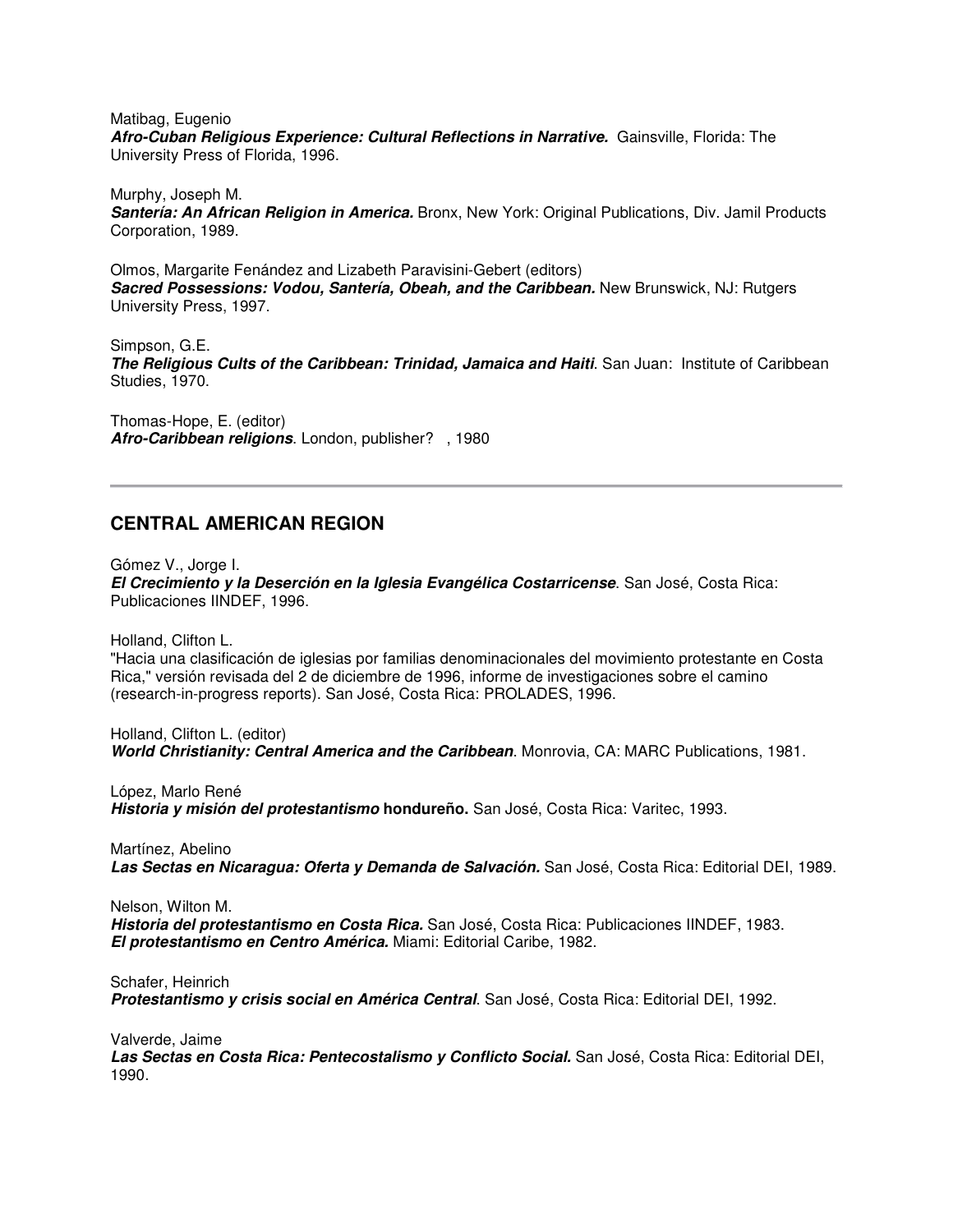Zapata, Virgilio A.

**Historia de la Iglesia Evangélica en Guatemala**. Guatemala City: Génesis Publicidad, 1982.

"Sinopsis Histórica del Protestantismo en Guatemala." Tesis para optar el grado académico de Doctor en Letras y Filosofía. Guatemala: Universidad Rafael Landívar, 1982.

## **MEXICO**

### Giménez, Gilberto (editor)

**Identidades religiosas y sociales en México.** México, DF: Instituto de Investigaciones Sociales del UNAM, 1996.

### Casillas R., Rodolfo

"La pluralidad religiosa en México: descrubriendo Horizontes," pp. 67-102, in Gilberto Giménez (editor), **Identidades religiosas y sociales en México.** México, DF: Instituto de Investigaciones Sociales del UNAM, 1996.

### Fortuny Loret de Mola, Patricia

"Mormones y Testigos de Jehová: la versión Mexicana," pp. 175-216, in Gilberto Giménez (editor), **Identidades religiosas y sociales en México.** México, DF: Instituto de Investigaciones Sociales del UNAM, 1996.

## Holland, Clifton L.

"Hacia una clasificación de iglesias por familias denominacionales del movimiento protestante en la gran ciudad de México," versión revisada del 15 de octubre de 1996, informe de investigaciones sobre el camino (research-in-progress reports). México, DF: VELA-PROLADES, 1996.

#### López Cortés, Eliseo

**Pentecostalismo y Milenarismo: La Iglesia Apostólica de la Fe en Cristo Jésus.** Iztapalapa, México, DF: Universidad Autónoma Metropolitana Unidad Iztapalapa, 1990.

#### Marroquín, Enrique

"Pinceladas de una ilustración etnográfica: La Luz del Munda en Guadalajara," pp. 145-174, in Gilberto Giménez (editor), **Identidades religiosas y sociales en México.** México, DF: Instituto de Investigaciones Sociales del UNAM, 1996.

### Scott, Lindy

**Salt of the Earth: A Socio-Political History of Mexico City Evangelical Protestants (1964-1991).**  Coyoacán, México, DF: Editorial Kyrios, 1991.

## **GENERAL WORKS**

#### American Family Foundation (AFF)

**Cultic Studies Journal: Psychological Manipulation and Society**. CSJPMS is a semi-annual journal published by the American Family Foundation: P.O. Box 2265, Bonita Springs, Florida 33959-2265. See the following two articles:

#### Baamonde, Jose María

"The Experience of the SPES Foundation: Some Remarks on the different attitudes toward New Religious Movements in Argentina and in Europe," pp. 56-65, in CSJPMS, Vol. II, No. 1, 1994. (Note: the SPES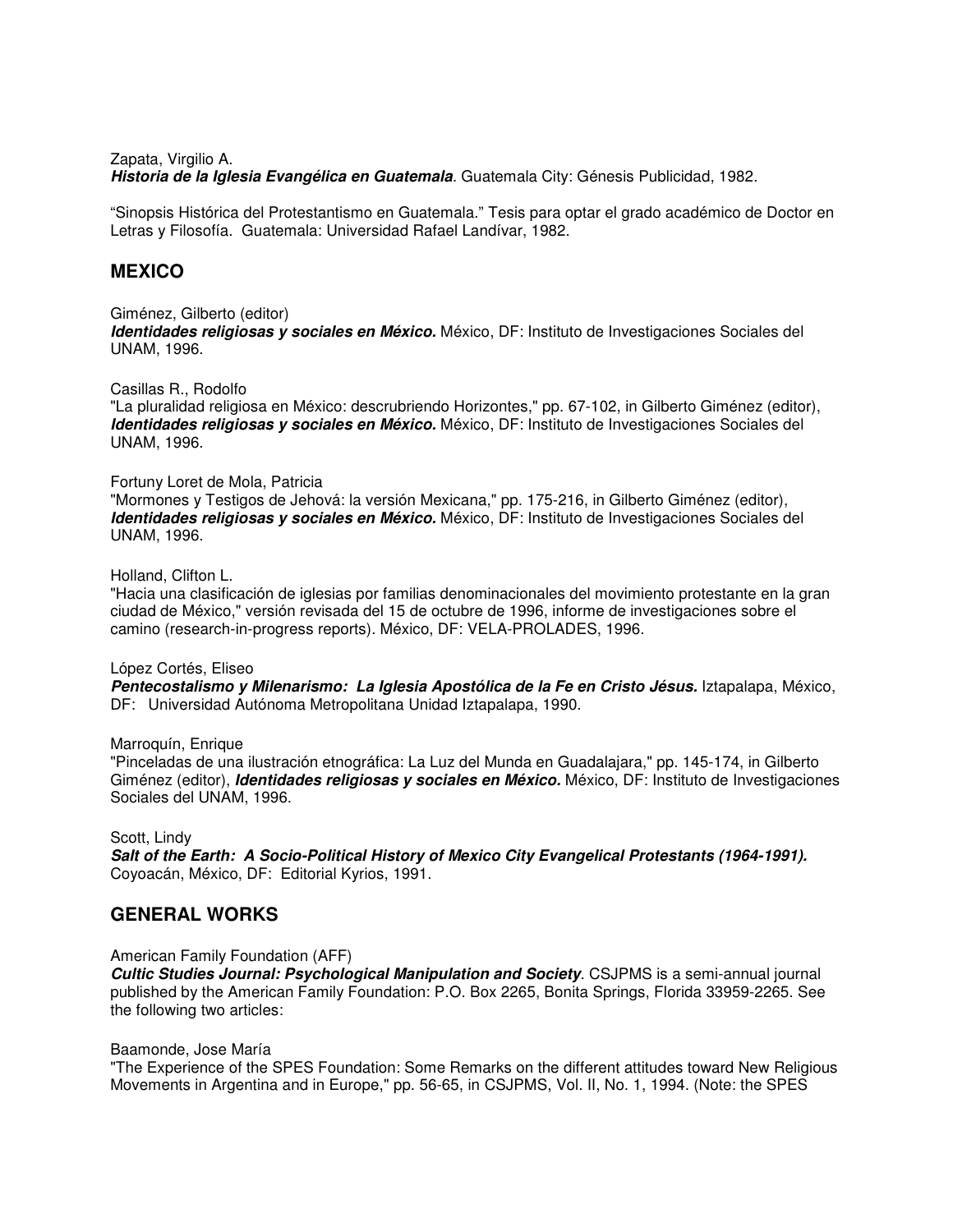Foundation = Servicio para el Esclarecimiento en Sectas, or the Organization for Cult Awareness, is located in Buenos Aires, Argentina)

Silletta, Alfredo

"Cults in Latin America," pp. 66-76, in CSJPMS, Vol. II, No. 1, 1994. (Note: the author is president of the Argentine Foundation for the Study of Cults, known as FAPES = Fundación Argentina Para el Estudio de Sectas, located in Buenos Aires, Argentina)

\*\*\*

Alvarez, Carmelo (editor) **Pentecostalismo y liberación: Una experiencia latinoamericana**. San José, Costa Rica: Editorial DEI, 1992.

Bastian, Jean-Pierre

**La Mutación Religiosa de América Latina: para una sociología del cambio social en la modernidad periférica.** México: Fondo de Cultura Económica, 1997.

**Protestantismos y modernidad latinoamericana: Historia de unas minorías religiosas activas en América Latina**. México, DF: Fondo de Cultura Económica, 1994.

"The Metamorphosis of Latin American Protestant Groups: A Sociohistorical Perspective," pp. 33-61, in **Latin American Research Review**, Vol. 28, No. 2, 1993.

"The new religious map of Latin America: causes and social effects." **Crosscurrents, The Journal of Addiction and Mental Health**, September 22, 1998.

Berg, Clayton L. and Paul Pretiz

**Spontaneous Combustion: Grass-Roots Christianity, Latin American Style.** Pasadena, CA: Wm. Carey Library, 1996

Boudewijnse, Barbara; André Droogers and Frans Kamsteeg (editors) **Also Más Que Opio: Una lectura antropológica del pentecostalismo latinoamericano y caribeño.** San José, Costa Rica: Editorial DEI, 1991. [see Bibliography: pp. 137-176]

Dawson, Lorne L. (editor)

**Cults in Context: Readings in the Study of New Religious Movements**. Toronto: Canadian Scholars Press, 1996.

Deiros, Pablo Alberto.

**Historia del Cristianismo en América Latina**. Buenos Aires: Fraternidad Teológica Latinoamericana (FTL), 1992.

Dixon, Keith **The Sociology of Belief: Fallacy and Foundation**. London: Routledge & Kegan Paul, 1980.

Dow, James W. and Alan R. Sandstrom (editors) **The Anthropology of Protestantism in Mexico and Central America**. Westport, CT: Praeger, 2001.

Droogers, André

"Bibliografía sobre pentecostalismo y movimientos carismáticos en Latinoamerica y el Caribe," pp. 137- 176, in Boudewijnse, Barbara; André Droogers and Frans Kamsteeg (editors), **Also Más Que Opio: Una**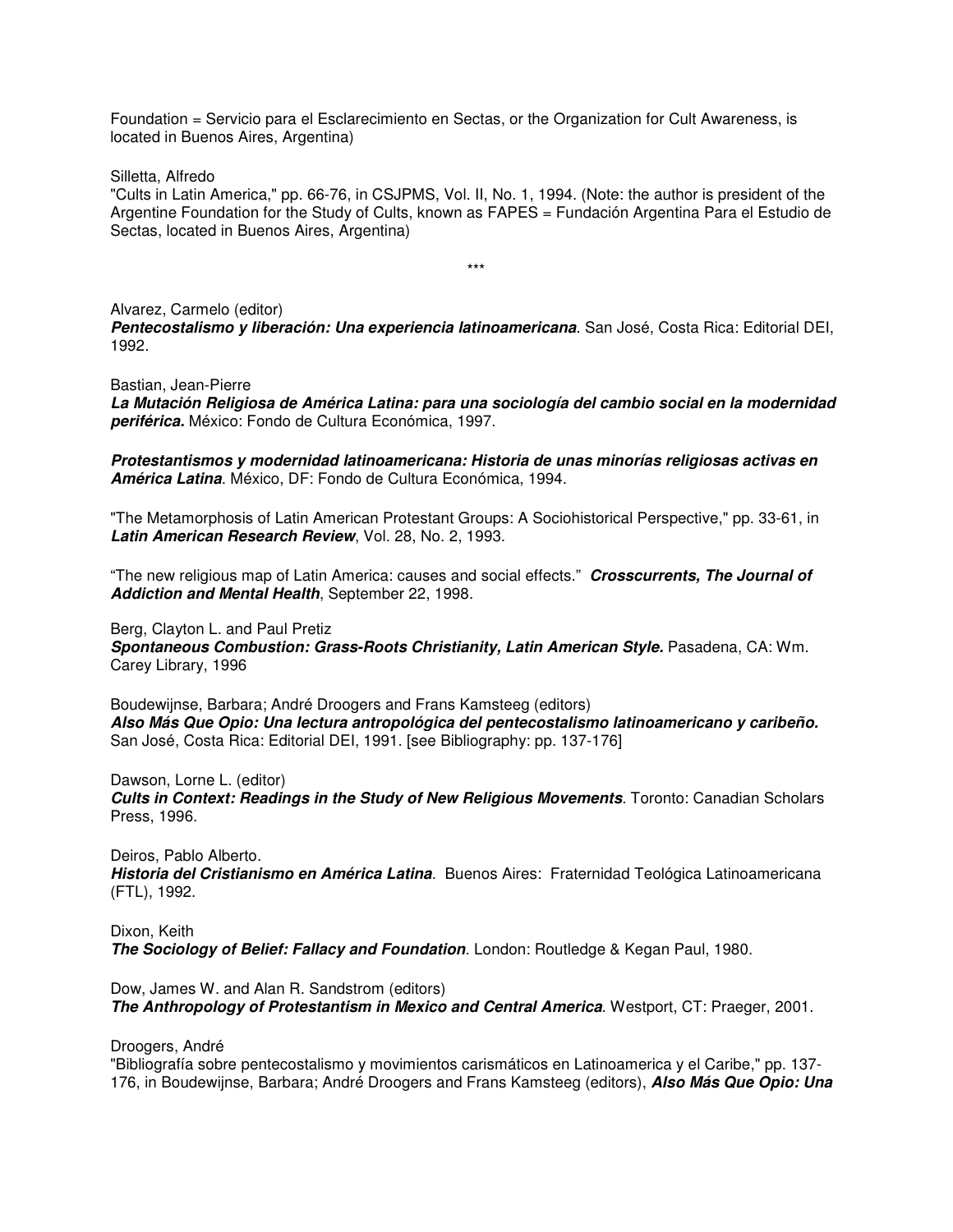**lectura antropológica del pentecostalismo latinoamericano y caribeño.** San José, Costa Rica: Editorial DEI, 1991.

Dussel, Enrique (editor)

**Resistencia y Esperanza: Historia del Pueblo Cristiano en América Latina y el Caribe**. San José, Costa Rica: Editorial DEI y CEHILA, 1995.

Ellwood, Robert S. "The Study of New Religious Movements in America," in **The Council on the Study of Religion Bulletin**, Vol. 10, Number 3 (June 1979).

Fenton, John Y. **South Asian Religions in the Americas: An Annotated Bibliography of Immigrant Religious Traditions**. Westport, CT: Greenwood Press, 1995.

Grondona, Mariano "El Regreso Triunfal de las Religiones," pp. 5-12, un informe especial en **La Revista Interamericana VISION**, Vol. 53, No. 3 (28 de julio de 1979).

Hesselgrave, David J. (editor) **Dynamic Religious Movements: Case Studies of Rapidly Growth Religious Movements Around the World**. Grand Rapids, MI: Baker Book House, 1978.

Laiken Elkin, Judith

"Exploring the Jewish Archipelago in Latin America," pp 224-238, in **Latin American Research Review**, Vol. 30, No. 3, 1995.

Leatham, Miguel

"New Religious Movement: New Religious Movements in Latin America," an entry from Macmillan Reference USA's **Encyclopedia of Religion.** Second Edition, 15 Volumes. Florence, KY: Gale, Cengage Learning, 2004.

Lehmann, Arthur C. And James E. Myers **Magic, Witchcraft, and Religion.** Fourth Edition. Mountain View, CA: Mayfield Publishing Company, 1997.

Martin, David **Tongues of Fire: The Explosion of Protestantism in Latin America**. Oxford: Blackwell Publishers, 1993.

Melton, J. Gordon **Encyclopedia of American Religions**. Fifth Edition. Detroit, MI: Gale Research, 1996.

**Encyclopedic Handbook of Cults in America**. Revised and updated edition. Hamden, CT: Garland Publish, 1994

**Religious Bodies in the United States: A Directory**. New York: Garland Publishers, 1992.

Melton, J. Gordon and Michael A. Kozegi **Religious Information Sources: A Worldwide Guide**. New York: Garland Publishing, 1992.

Murphy, Larry G., J. Gordon Melton, and Gary L. Ward (editors) **Encyclopedia of African-American Religions**. Hamden, CT: Garland Publishing, 1994.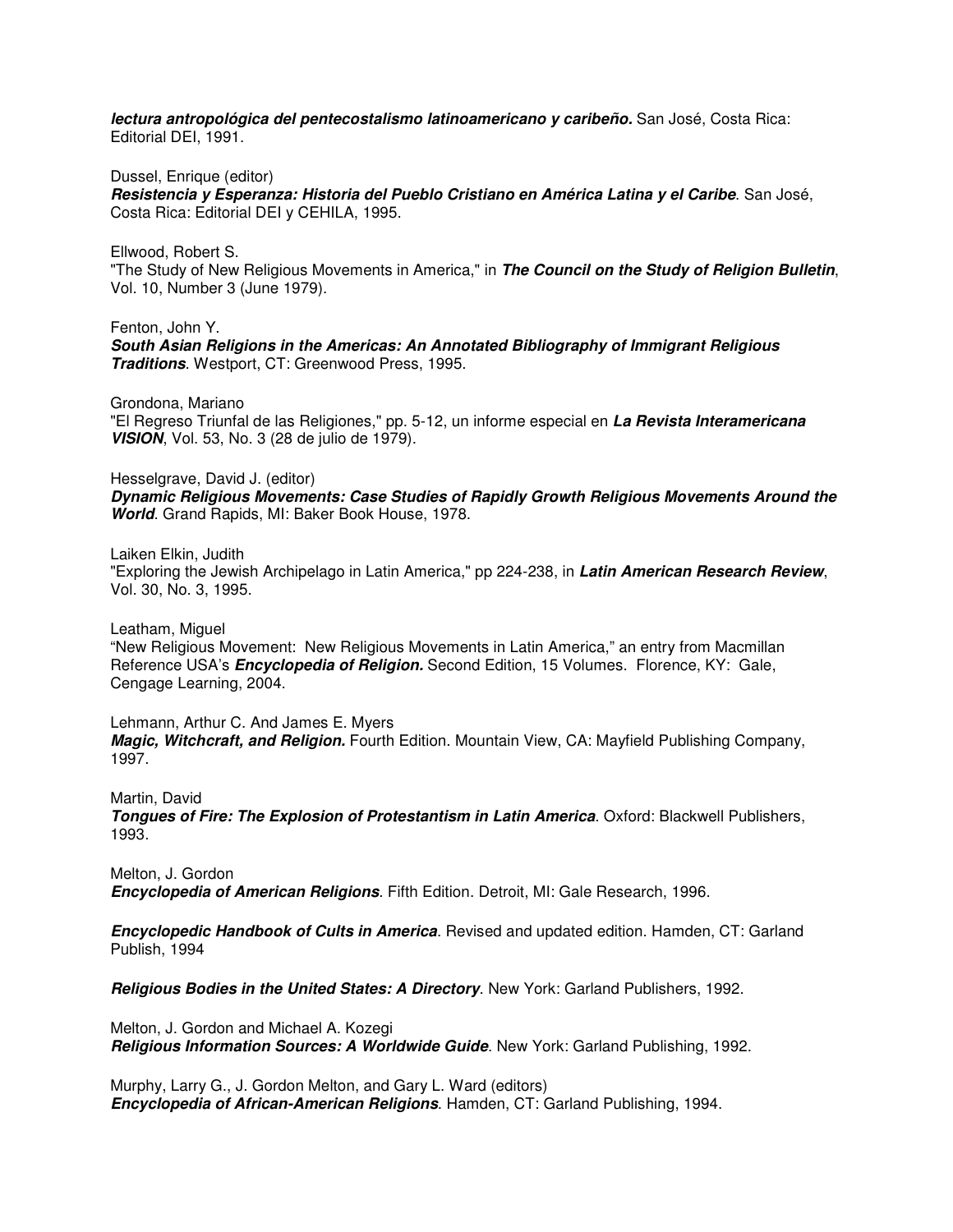Parker, Cristian

**Popular Religion & Modernization in Latin America: A Different Logic.** Maryknoll, New York: Orbis Books, 1996 (Spanish edition, 1993) [see Bibliography: pp. 165-184]

Pérez Guadalupe, José Luis

**¿Por qué se van los Católicos? El problema de la "Migración religiosa" de ls católicos a las llamadas "sectas."** Lima, Peru: Conferencia Episcopal Peruana, 1992.

Rokeach, Milton

**Beliefs, Attitudes and Values: A Theory of Organization and Change**. San Francisco: Jossey-Bass Publishers, 1980 (1968).

**Understanding Human Values: Individual and Societal.** New York: The Free Press, 1979.

Saliba, John A.

**Understanding New Religious Movements.** Grand Rapids, MI: William B. Eerdmans Publishing Company, 1995.

Scott, Kenneth

"Nuevos Movimientos Religiosos: Una Interpretación de las Sectas," in **Ensayos Ocasionales**, Año 1980, No. 00803. Lima, Perú: Seminario Evangélico de Lima.

Stark, Rodney (editor) **Religious Movements: Genesis, Exodus and Numbers**. New York: Paragon House Publishers, 1985.

Stark, Rodney and William Sims Bainbridge **A Theory of Religion**. New Brunswick, NJ: Rutgers University Press, 1987 & 1996.

Stoll, David

**Is Latin America Turning Protestant? The Politics of Evangelical Growth**. Berkeley, CA: University of California Press, 1990.

Turner, Harold W.

**Bibliography of New Religious Movements in Primal Societies: Latin America.** (Bibliographies of New Religious Movements Series, Vol. 5) Publisher unknown, hardcover \$50.00 (see www.Amazon.com)

**Bibliography of New Religious Movements in Primal Societies: The Caribbean.** (Bibliographies of New Religious Movements Series, Vol. 6) Publisher unknown, hardcover \$50.00 (see www.Amazon.com)

Wallace, Anthony F. C. **Religion: An Anthropological View**. New York: Random House, 1966.

"Revitalization Movements," pp. 264-281, in **American Anthropologist**, Vol. 58, April 1956.

Walls, A.

**Exploring New Religious Movements: Essays in Honour of Harold W. Turner**. Elkhart, IN: Mennonite Board of Missions, 1990.

Wilson, Bryan R. "The Sociology of Sects," pp. 89-120, in **Religion in Sociological Perspective**. Oxford: Oxford University Press, 1982.